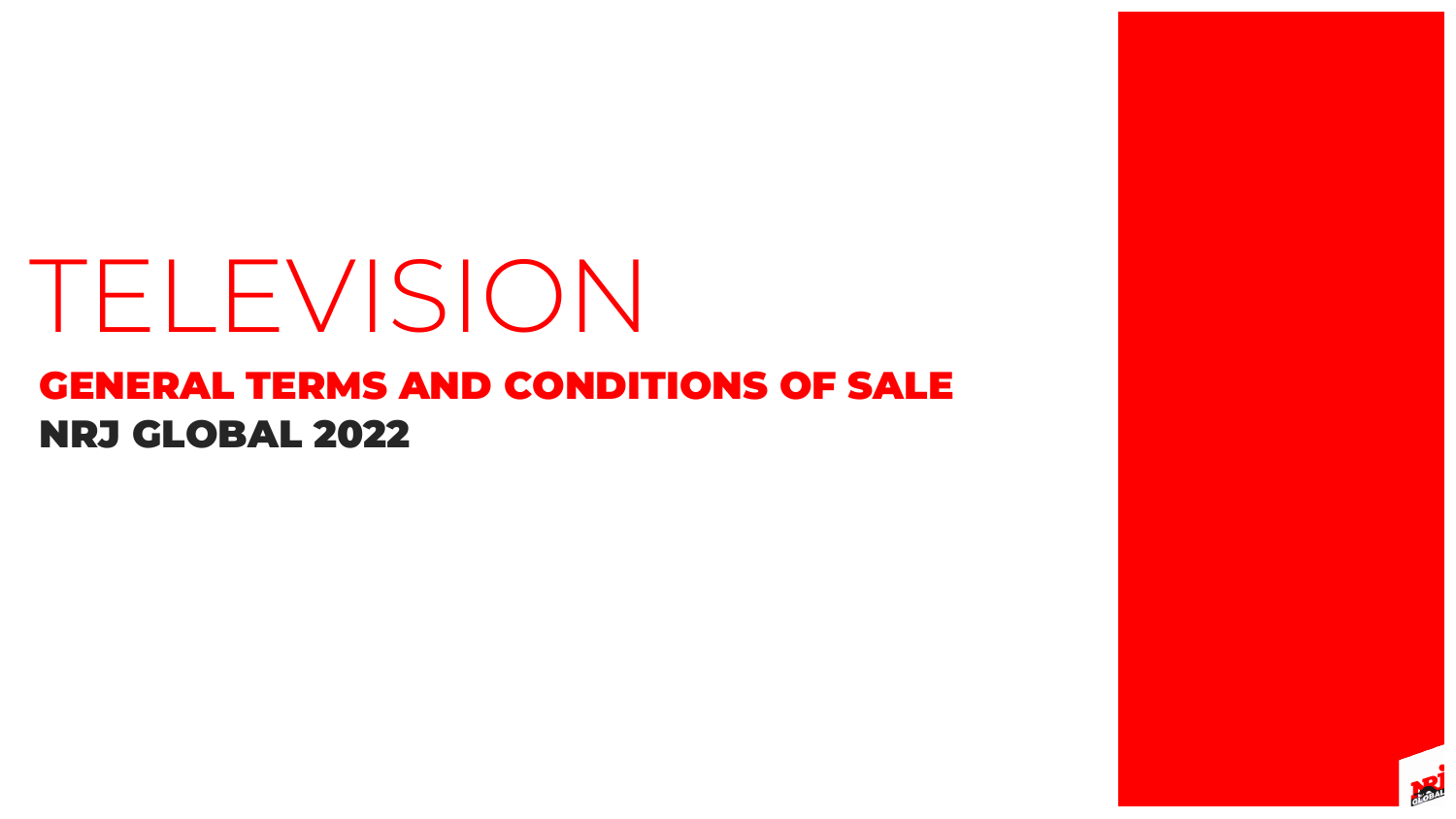### GENERAL TERMS AND CONDITIONS OF SALE – TELEVISION

The Pricing and Business Terms and Conditions and these General Terms and Conditions of Sale apply to any advertisement order received by NRJ GLOBAL for broadcast from 1 January 2022 on the channels NRJ12, Chérie25 and NRJ Hits (hereinafter referred to as the "Channels").

The advertisement spaces on the Channels are marketed by NRJ GLOBAL, the exclusive sales house for the Channels.

The signal of the Channels and, in general, all of NRJ Group's services which are the subject of these GTCS, may be picked up, using the signal emitted in France, in territories across the world, particularly by partners of the NRJ Group. Advertisements included in the Channels' original signal or related services from France may therefore be retransmitted in all the territories which receive said Channels or services. NRJ GLOBAL also reserves the right, depending on the territories in which the relevant Channels or services are received, to remove if necessary any advertisements included in the signal so as not to infringe the applicable regulations in the territory that receives the signal.

The advertisement order or purchase order by an advertiser or agent to NRJ GLOBAL implies the unconditional acceptance of the Pricing and Business Terms and Conditions and these General Terms and Conditions of Sale as well as the standard practices regulating advertisements and audiovisual communications. These General Terms and Conditions of Sale take precedence over any terms and conditions of purchase that the advertiser or agent may use. These Terms and Conditions of Sale will only be subject to particular terms and conditions that have been agreed to as part of special advertisement campaigns and specific offers. Derogation from these Terms and Conditions may also be agreed as part of specific commercial contracts.

Invoicing is based on the Prices, the Pricing and Business Terms and Conditions and the General Terms and Conditions of Sale that are in force on the day of the broadcast.

NRJ GLOBAL may, at any time, modify in whole or in part the Pricing and Business Terms and Conditions, General Terms and Conditions of Sale and the Gross Prices (excl. VAT) that are available at www.nrjglobal.com. NRJ GLOBAL will provide at least five (5) calendar days' notice of such modifications. These modifications will be published on the aforementioned website.

Subject to the existence of a letter of commitment and the absence of provisions contradicting the Pricing and Business Terms and Conditions, the discounts will be applied to the first euro of the commitment given.

If, at the end of the year, the commitment has not been complied with, NRJ GLOBAL will invoice for the difference between the conditions agreed under the letter of commitment and the applicable Pricing and Business Terms and Conditions.

The yearly commitments that allow the application of a Volume Discount (defined in the NRJ GLOBAL TELEVISION Pricing and Business Terms and Conditions 2022, Chapter 03.1) must be formalised no later than 1 March 2022.

In the absence of a letter of commitment, the Volume Discount applied to each campaign flight will be based on the 2022 Gross Billings (excl. VAT) accumulated up to the specific date. However, passing the threshold from one scale to another will not retroactively apply to previous flights.

The Volume Discount is applied to the Gross Billings (excl. VAT) over the entire year of 2022. The Gross Billings (excl. VAT) used to calculate discounts cover traditional advertisements (excluding free ad space and purchases via the auction platform) and the commercial offers published in the Pricing and Business Terms and Conditions or introduced during the year, except for the NRJ Connected 15-34, Women Connected, NRJ Connected 25-49, Box-Office, Global Affinity, and Drive to Web Television Offers.

The **"Gross Price"** refers to the prices weighted by spot length index that are published by NRJ GLOBAL.

The **"Modified Gross Price"** is the "Gross Price" after any surcharges are applied.

The **"Gross Billings"** correspond to the "Modified Gross Price" after deduction of any free advertisements and other price reductions and adjustments.

The **"Net Price"** corresponds to "Gross Billings" minus any commercial discounts. Commercial discounts



are accumulative.

The **"Net Billings"** are the "Net Price" reduced by the Standard Discount and Agent Discount. These discounts are applied successively to the "Net Price".

#### APPLICATION OF THE PRICING AND BUSINESS TERMS AND CONDITIONS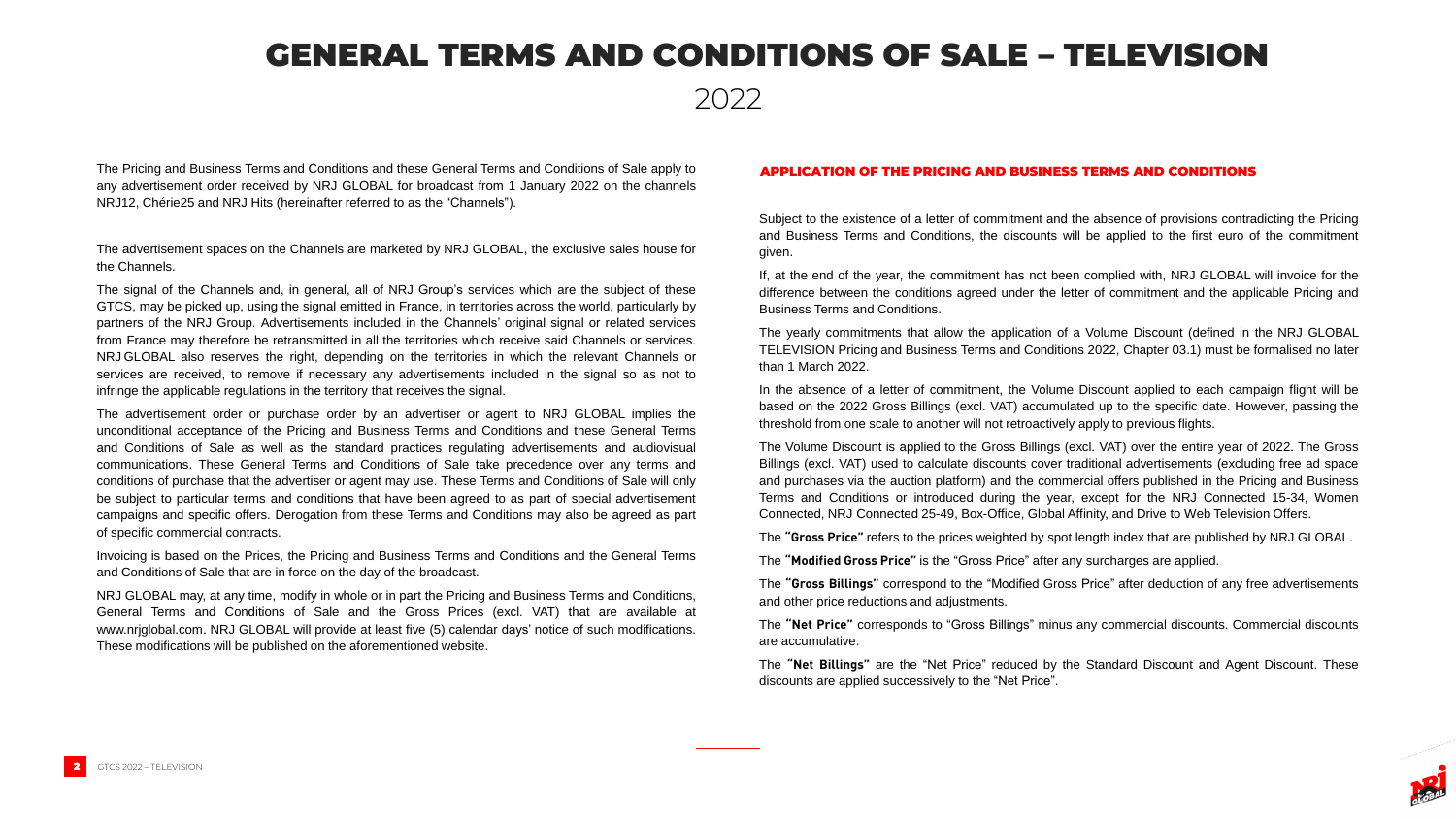### GENERAL TERMS AND CONDITIONS OF SALE – TELEVISION

The Pricing and Business Terms and Conditions will not apply in the case of any payment in the form of an exchange of advertisements for merchandise, advertisement space or services. Any such payments must be the subject of a written contract setting out, in particular, the payment conditions.

These purchases will not be considered in the calculation of the Gross Billings (excl. VAT).

For any advertising campaign wishing to take advantage of the price reduction described in Chapter 03.1 of the NRJ GLOBAL TELEVISION Pricing and Business Terms and Conditions 2022, the certification from the Governmental Information Service issued by the relevant ministry must be addressed to NRJ GLOBAL at the time when the advertising campaign is reserved (by email to advglobal@nrj.fr).

NRJ GLOBAL recommends that the purchase of advertisement space on the Channels be performed through Electronic Data Interchange (EDI), in accordance with the rules set out by the association EDI Publicité. The Purchaser shall use an electronic messaging service to purchase advertisement space according to the arrangements set out in an agreement for electronic data interchange between the Purchaser and NRJ GLOBAL. In the case of Going Rate purchases, the Purchaser must address any request to reserve advertisement space to NRJ GLOBAL by electronic message. In the case of Purchases at Guaranteed Net GRP Cost, the Purchaser must promptly address any request to reserve advertisement space to NRJ GLOBAL submitted via the Popcorn brief or the NRJ GLOBAL brief (available at www.nrjglobal.com).

At the time of the written reservation request, the advertiser or agent must specify the exact product for which the reservation is made and the code corresponding to the product's sector code within the Product Nomenclature applicable at the time of broadcast. The advertiser must also specify the start and end dates for the period during which the advertiser wants its campaign to be transmitted. Upon receipt of the reservation request, NRJ GLOBAL will issue an advertisement order that will state the availability of advert space with respect to the request.

- Any natural or legal person that applies for an advertisement order, or has it done on its behalf, for its brands on the Channels, or
- A group of advertisers within the same corporate group which fulfils each of the following criteria:
	- The parent company is the holder of the majority of their share capital,

This advertisement order must be signed and returned to NRJ GLOBAL at least seven (7) calendar days before the first day of the expected broadcast. The advertisement order must also contain the phrase "agreed and signed." This phrase must be authenticated by the affixing of the advertiser's or agent's stamp, or be in compliance with EDI Publicité rules.



The commercial break titles and codes appearing on the advertisement order are for information purposes only. Except where specifically agreed otherwise by NRJ GLOBAL and the advertiser or agent, NRJ GLOBAL's obligation extends only to the broadcasting of the advertisements between the start and end dates of the campaign as stated by the advertiser or agent and reiterated, in accordance with schedule availability, in the advertisement order. The parties thus agree that the schedule for the broadcast of the campaign, as established by NRJ GLOBAL which takes into account the broadcast start and end dates desired by the advertiser or agent, is provided for information purposes only. NRJ GLOBAL reserves the right to modify, in whole or in part, this broadcast schedule. Such modifications will not entitle the advertiser or agent to any remedy or claim.

An advertiser may purchase advertising space either directly from NRJ GLOBAL or through a duly appointed agent. The advertiser and/or its agent will be referred to as the "Purchaser" in these General Terms and Conditions of Sale.

For the purposes hereof, "advertiser" means:

- They must show that the purchase of advertising space is centralised, carried out either by the parent company or by a single entity in the group that is responsible for media-buying functions,

- Consolidation must be effective from 1 January 2022.

Membership to a group of advertisers must be confirmed to NRJ GLOBAL by registered letter with acknowledgement of receipt. These General Terms and Conditions of Sale will apply to the group of advertisers from the receipt date of said letter; they will have no retroactive effect.

Agents, acting in the name and on behalf of advertisers, must prove their capacity by providing NRJ GLOBAL with a mandate certificate. Agents must inform NRJ GLOBAL of the provisions of the agency contract which will likely have an effect on NRJ GLOBAL's provision of services (term, scope, media, results, etc.).

#### ADVERTISER AND AGENT

#### ADVERTISEMENT ORDERS AND ADVERT SPACE PURCHASING CONDITIONS

Agents must inform NRJ GLOBAL of the termination of their mandate at least one month beforehand by registered letter with acknowledgement of receipt.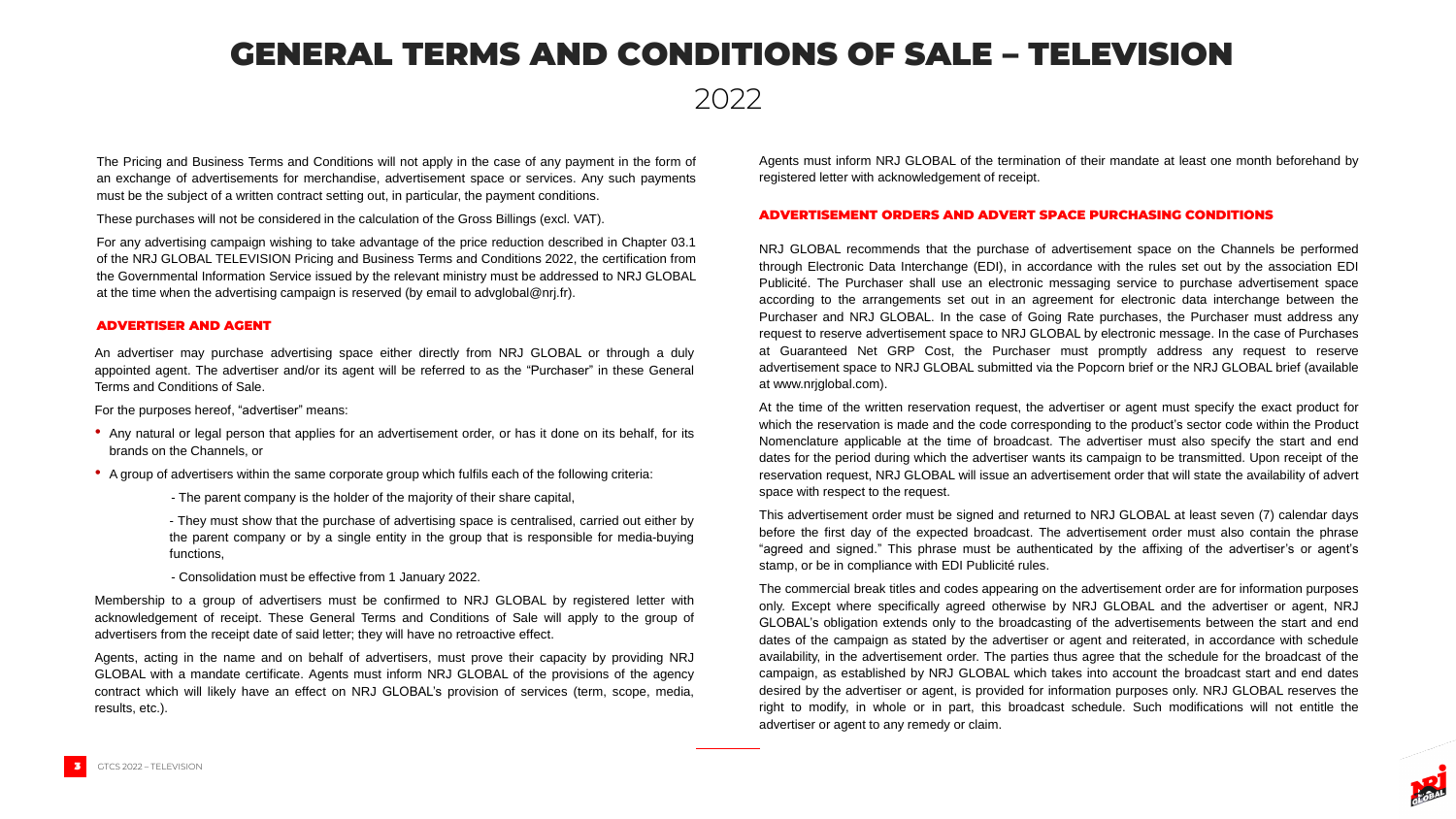## GENERAL TERMS AND CONDITIONS OF SALE – TELEVISION

NRJ GLOBAL may only rely on this right until the broadcast date of each commercial of the advertisement campaign.

The advertisement order is solely for the advertiser; consequently, it cannot be assigned or transferred, even partially, without the prior agreement of NRJ GLOBAL. The advertisement order is also linked to a product, service, brand, trading name or logo. The product, service, brand, trading name or logo promoted in the advertisement must match the one stated in the advertisement order.

Any modification to the subject of the advertisement must be authorised by NRJ GLOBAL beforehand.

Any cancellation of an advertisement campaign must be notified to NRJ GLOBAL in writing at least thirtyone (31) calendar days before the broadcast date of the campaign's first advertisement.

The advertisement space that is cancelled will be returned to NRJ GLOBAL.

If the campaign is cancelled after this time limit, the advertiser will remain liable for:

- 50% of the net billings cancelled if the cancellation occurs between thirty-one (31) and fourteen (14) calendar days prior to the broadcast date of the campaign's first advertisement.
- 100% of the net billings cancelled if the cancellation occurs less than fourteen (14) calendar days before the broadcast date of the campaign's first advertisement.

Within the context of a pandemic, in the event the national authorities order the restriction of activities, any requests for cancellation will be examined by NRJ GLOBAL.



#### A. Sponsorship conditions

#### CONDITIONS SPECIFIC TO SPONSORSHIPS

Every sponsorship campaign must be the subject of a specific purchase order.

Sponsorship campaigns are regulated by articles 17 to 20 of Decree No. 92-280 of 27 March 1992, or, if applicable, any new regulations applicable when the sponsorship campaign is broadcast.

All programmes, except televised news and political information programmes, can be sponsored.

Companies that are principally involved in the production and/or sale of alcoholic drinks or tobacco products, or companies that are involved in television broadcasts or the production of audiovisual works may not, under any circumstances, sponsor a programme on the Channels. Companies that are involved in the production or sale of medication or the supply of medical treatments may sponsor television programmes only to promote their name or image.

The sponsor may be identified by the sponsor's name, logo or other symbol, including by reference to the sponsor's products or services or a distinctive sign.

In the event there are several sponsors of a single programme, the order of reference to the sponsors will be decided by NRJ GLOBAL. NRJ GLOBAL will ensure a fair spread in the sponsor references by means of a regular rotation of sponsorship advertisements around the programmes and/or sponsored promotional trailers.

#### CANCELLATION OR MODIFICATION OF AN ADVERTISEMENT ORDER AND/OR PURCHASE ORDER BY THE ADVERTISER OR AGENT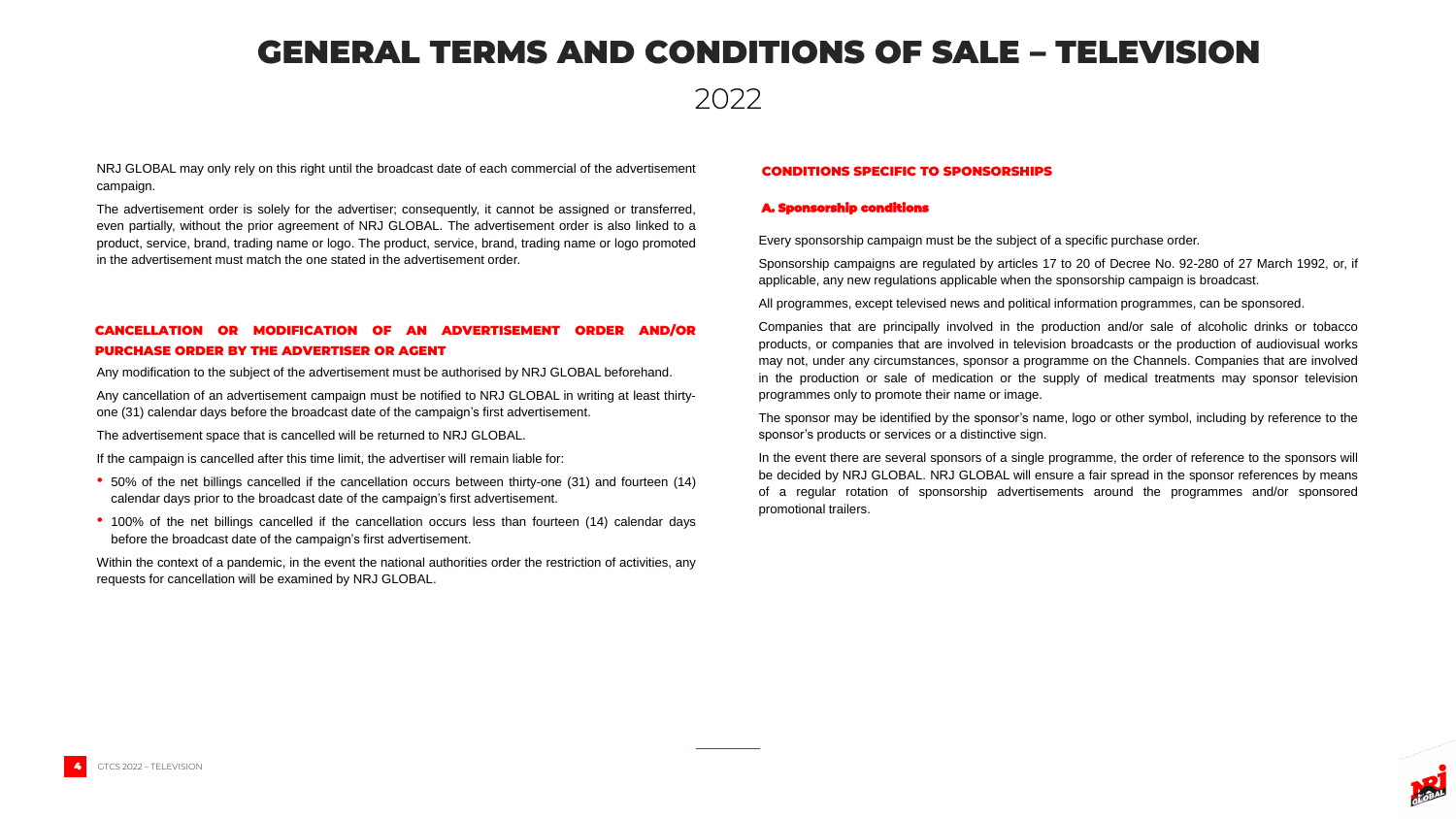### GENERAL TERMS AND CONDITIONS OF SALE – TELEVISION

The Channels reserve the right to broadcast unsponsored promotional trailers in support of the sponsored programme.

The dates, times and lengths of the programme(s) and any promotional trailers, which are the subject of the sponsorship contract, are solely indicative and are not guaranteed. The Channels and NRJ GLOBAL reserve the right to modify, in whole or in part, the dates, times and lengths of programmes, or to cancel them. Accordingly, the sponsor will not be entitled to make any claim or seek damages from NRJ GLOBAL or the Channels in this regard.

Sponsorship campaigns are separate from the purchase of traditional advertisement space. The Purchaser of a sponsorship campaign has no right of review over the other sponsorships on the channel concerned or over the content of the advertisements broadcast during commercial breaks or promotional trailers.

#### B. Provision of prizes

To the exclusion of any other advertiser, the sponsor may participate in the provision of prizes for game shows or game sequences within programmes that are not specifically game shows. In such cases, the sponsor will be solely responsible for the physical arrangement of prizes to be awarded to winners. The sponsor shall indemnify NRJ GLOBAL and the Channels against any action and/or claim brought by any party, especially the winners, by reason of the prizes provided.

#### C. Sponsorship option and cancellation

A Purchaser may place a sponsorship option on a programme for a period of fifteen (15) calendar days. If there is no written confirmation of the exercise of the option within that period, NRJ GLOBAL will manage the reserved advertisement space as it sees fit.

Where another advertiser offers to purchase the space outright, the advertiser with the option will have forty-eight (48) hours to exercise its option to sponsor the programme. No options may be placed on a programme that begins within three (3) weeks.



Any cancellation of a programme sponsorship must be notified in writing to NRJ GLOBAL no later than twenty-eight (28) calendar days before the broadcast date of the first sponsorship advertisement. The advertisement space that is cancelled will be returned to NRJ GLOBAL. If the sponsorship is cancelled after this time limit, the advertiser will remain liable for the entire amount chargeable for the sponsorship. A sponsorship operation may not be cancelled or shortened during broadcasting, except in the case of a change in programming that results in the termination of the sponsored programme. Any operation that has commenced must be completed by the date specified in the contract.

#### D. Production of sponsorship elements

The sponsorship elements for any programme on the Channels (billboards for programmes and/or competitions, packshots of prizes) as well as any screen overlays will be produced, without exception, by SPOT MACHINE (NRJ GLOBAL's sound and video production unit) in coordination with the advertiser or duly appointed agent.

Any use of the sponsorship elements and screen overlays not set out herein is subject to the express prior authorisation of SPOT MACHINE or the Channel.

Before any production, SPOT MACHINE will provide the advertiser or agent with a proposed storyboard or letter of intent, along with a quotation. The services provided by SPOT MACHINE are subject to SPOT MACHINE's General Terms and Conditions of Sale, which are available on request.

The invoice issued by NRJ GLOBAL for the services of SPOT MACHINE will be due and payable on the tenth of the month following the lapse of thirty (30) days from the issue date.

As soon as the sponsorship elements (billboards for programmes and/or competitions, packshots of prizes) become available to the advertiser, they should be sent to the station for prior validation. Delivery methods for sponsorship elements are the same as those for traditional campaigns (see p. 6).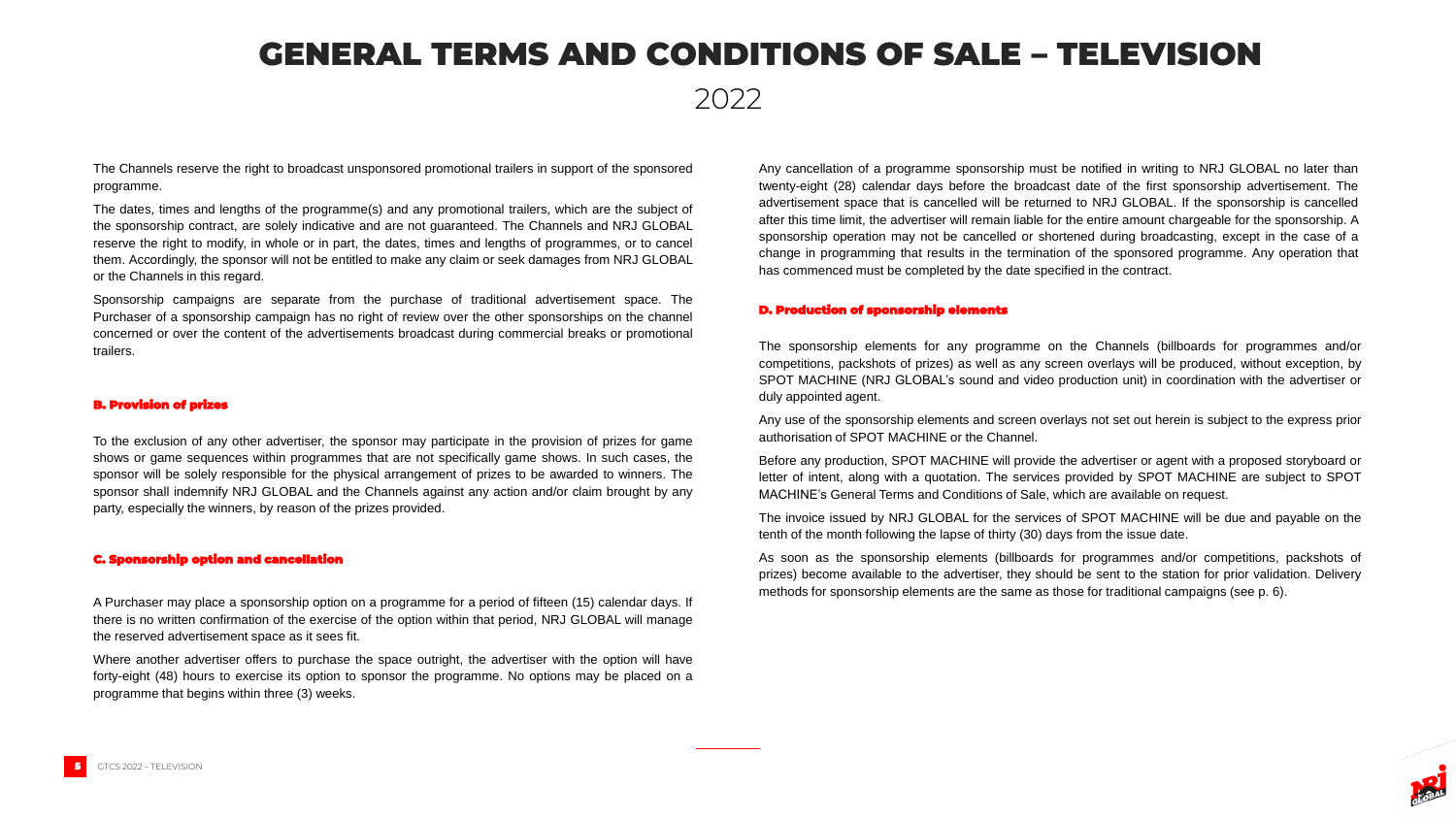### GENERAL TERMS AND CONDITIONS OF SALE – TELEVISION

Any product placement must be the subject of a specific purchase order.

Product placement is allowed on television in music videos and fiction programmes, except where children are the target audience. It is prohibited in all other types of programmes.

Product placement is not allowed for the following products: drinks that have an alcoholic content by volume of over 1.2%, tobacco, products containing tobacco or ingredients set out in Article L. 3512-1 of the French Public Health Code, medication within the meaning of Article L. 5111-1 of said Code regardless of whether or not they are obtainable by prescription, firearms and ammunition, except on television services falling under Article 5 of Decree No. 85-1305 of 9 December 1985, infant formulas within the meaning of Article L. 122-12 of the French Consumer Code.

The products or services of a programme sponsor may not be the subject of product placement within that programme. Product placement campaigns are separate from the purchase of traditional advertisement space.

The Purchaser of a product placement campaign has no right of review over other product placements or over the content of the advertisements broadcast during commercial breaks. Any product placement application made by an agent must be accompanied by the relevant mandate certificate signed by the advertiser.

#### SPECIFIC CONDITIONS TO PRODUCT PLACEMENT

For every advertisement order, the advertiser or agent must send NRJ GLOBAL the relevant



advertisements as follows:

### ARRANGEMENTS, DEADLINES, TECHNICAL BROADCAST CONDITIONS OF THE

### CHANNELS

#### **Delivery of digital advertisement films:**

NRJ GLOBAL will accept delivery of advertisement films only in digital format through the platforms:

#### ADSTREAM

- www.adstream.com
- $\bullet$  +33 (0)1 800 312 40
- Traffic.fr@adstream.com

#### PEACH

- www.peachvideo.com/fr-fr/
- $•$  +33 (0)1 49 49 99 70
- [Support.fr@peachvideo.com](mailto:Support.fr@peachvideo.com)

Native HD format is preferred. If it is not possible to provide HD format, SD format will be accepted. Only advertisements lasting at least 5 seconds can be broadcast on the Channels. The advertiser or agent must provide all broadcasting instructions on the dedicated platform shared by the MyDiffTV advertising sales houses (mydiff.tv).

#### **Time limits**

The advertisement materials must be delivered no later than seven (7) working days before the commencement of the advertisement campaign. This time limit does not apply to the materials for advertisements lasting longer than sixty (60) seconds which must be delivered to NRJ GLOBAL at least ten (10) working days before the commencement of the campaign.

If these time limits are not adhered to or if the characteristics of the advertisement (quality, duration, etc.) differ from expectations, NRJ GLOBAL reserves the right not to broadcast the advertisement. The full price for the advertisements will be owed by the advertiser or agent, regardless of whether the advertisements were broadcast or not.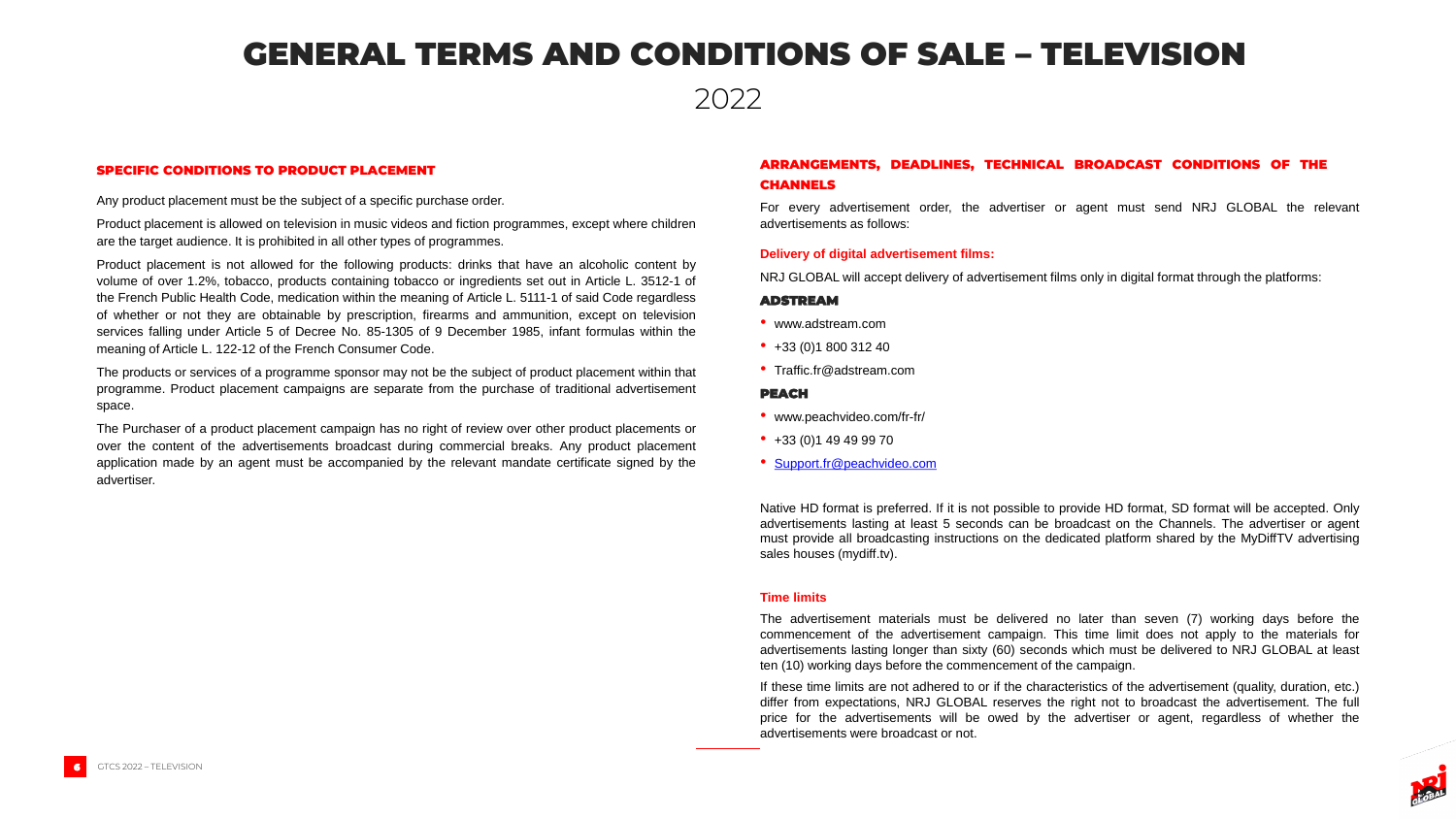### GENERAL TERMS AND CONDITIONS OF SALE – TELEVISION

- Service Diffusion [*Broadcasting Department*]
- Eric Laprade +33 (0)1 4071 4317 / Nicolas Pios +33 (0)1 4071 4311
- 22 Rue Boileau 75016 PARIS, FRANCE
- Contact: [diffusionNRJTV@nrj.fr](mailto:diffusionNRJTV@nrj.fr)

#### NRJ GLOBAL

#### **Storage and monitoring**

NRJ GLOBAL will store the advertisement materials for three (3) months after the first airing.

After this time, the materials will be destroyed unless requested otherwise by the advertiser beforehand.

The signing of the advertisement order, in relation to the advertisements it covers, grants NRJ GLOBAL the right to reproduce, broadcast and make a monitoring or a copy of said advertisements for the purposes of providing professional information to advertisers and agencies according to the procedures and practices of the subject matter.

For questions relating to the arrangements, deadlines, technical and broadcast conditions of the Channels, please contact the broadcasting department.

#### PRICES, INVOICING, AND PAYMENT TERMS

#### A. Prices

The prices and discount rates will be provided by NRJ GLOBAL upon request. NRJ GLOBAL reserves the right to modify prices and discounts at any time. It will inform advertisers at least five (5) calendar days before changes go into effect.

NRJ GLOBAL reserves the right, however, to exceptionally modify the rate and/or the title of the commercial breaks within a period of less than five (5) calendar days before their entry into force, in particular in the event of an exceptional modification to programmes or an unavoidable rearrangement of

its schedule, which would involve changing the duration of the commercial breaks in order to comply with the rules concerning the broadcasting of advertisements, to which the Channels are subject.



The new prices will be applicable to existing contracts. However, the advertiser may retain, cancel or reprogram its reservations (affected by the price changes) to other commercial breaks subject to schedule availability and subject to compliance with the cancellation conditions.

NRJ GLOBAL will inform purchasers of the modification as soon as possible.

The prices applicable to advertisements are the prices in force at the time of broadcasting.

Prices are stated excluding taxes. Any fees, taxes and charges applicable to the broadcasting of advertisements will be borne by the advertiser.

Invoices will be sent to the advertiser, with a copy to the agent if applicable, within a month of the broadcast. If the advertiser or agent agrees, NRJ GLOBAL may use electronic invoicing, and shall send the invoices as signed PDF documents. Invoices, however they are sent, will constitute proof of broadcast pursuant to Article 23 of Law No. 93-122 of 29 January 1993 (the "Sapin Act").

• For advertisers with a written annual commitment:

Advertisers with a written annual commitment will receive the discount that matches the annual commitment given at the start of 2022. Annual commitment means a commitment to purchase advertisement space from NRJ GLOBAL for a twelve-month (12) rolling period, whose amount is final and irrevocable and stated as Net Billings (excl. VAT).

If, at the end of the year, this commitment has not been complied with, NRJ GLOBAL will invoice for the difference between the conditions agreed under the letter of commitment and the applicable Pricing and Business Terms and Conditions.

• In the absence of a letter of commitment:

The Volume Discount applied to each campaign flight will be based on the 2022 Gross Billings (excl. VAT) accumulated up to the specific date. However, passing the threshold from one scale to another will not retroactively apply to previous flights.

#### B. Invoicing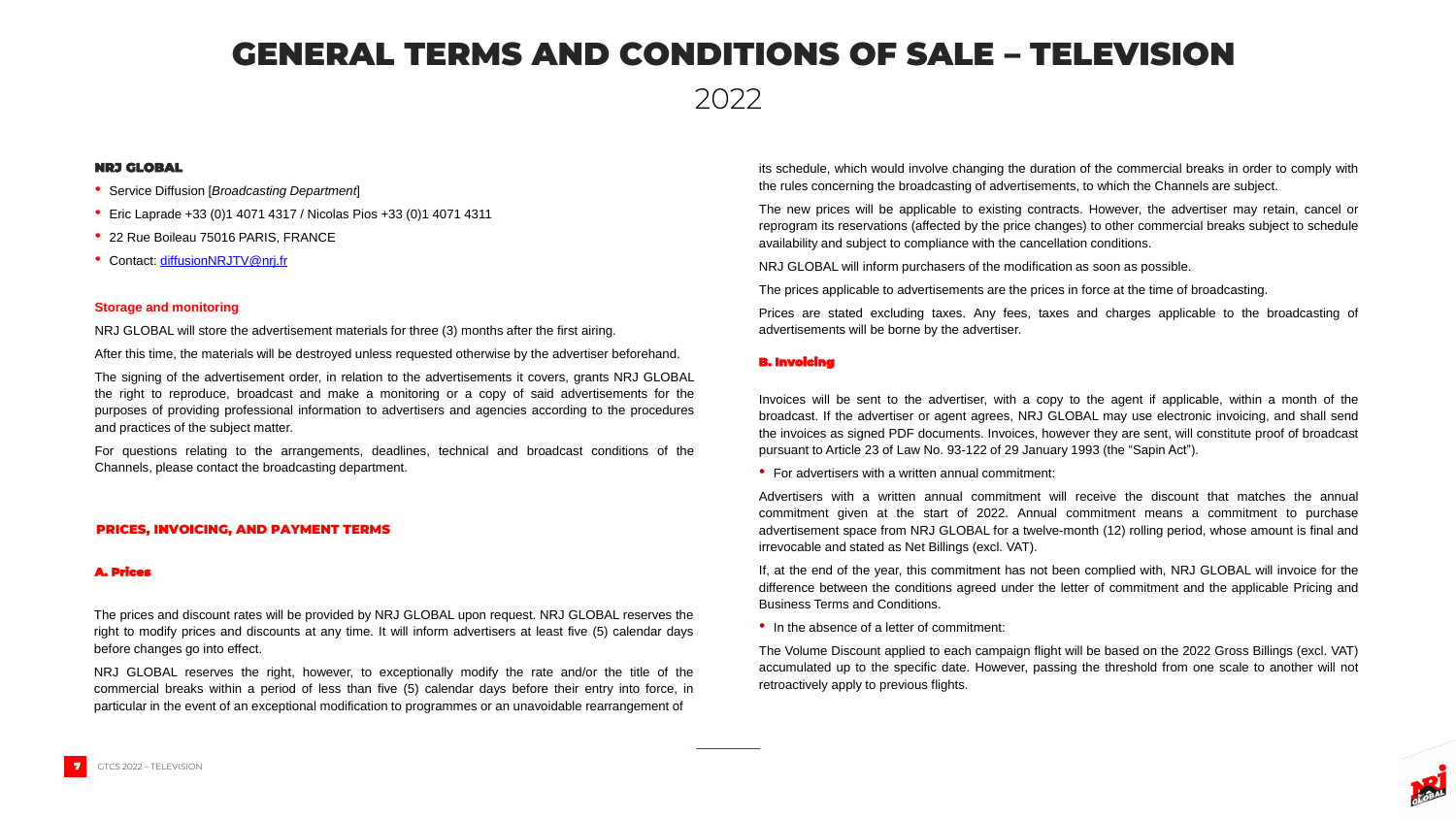### GENERAL TERMS AND CONDITIONS OF SALE – TELEVISION

Invoices are due and payable on the tenth  $(10<sup>th</sup>)$  of the month subsequent to the lapse of thirty (30) days from the issuance date. They may be paid by wire transfer or by cheque made out to NRJ GLOBAL.

However, any client that is not registered with the Finance Department of NRJ GLOBAL or any registered client without a guarantee as to its financial situation, may be required to make a full or partial payment prior to any broadcast. There is no additional discount for early payment. Invoices issued by NRJ GLOBAL do not confer a right to a cash discount.

In accordance with the provisions of Article L. 441-10 of the French Commercial Code, any sums not paid after the due date on the invoice shall give rise to the payment of interest for late payment calculated at a minimum rate of 15% (fifteen percent) per annum in proportion to the number of overdue days, calculated from the day after the due date, on the basis of a 360-day year. If the aforementioned rate of 15% (fifteen percent) becomes three times less the legal interest rate, the penalty rate applied shall be increased to 3 (three) times the legal interest rate, rounded up to the next whole number. In addition, a fee of €40 (forty euros) will be payable for recovery costs, by legal right.

Notwithstanding Articles 1998 *et seq.* of the French Civil Code, the advertiser and agent will be jointly and severally liable for the payment of invoices. Payments made to the agent will not release the advertiser of its payment obligations to NRJ GLOBAL.

The advertiser and agent jointly and severally warrant the compliance of advertisements with the applicable laws and regulations and the recommendations of the Autorité de Régulation Professionnelle de la Publicité [*French Professional Regulation of Advertisements Authority*]. They shall indemnify NRJ GLOBAL and the Channels against any claim brought by a third party as a result of the broadcasting of the advertisements. Accordingly, the advertisements are broadcast on the Channels under the sole responsibility of the advertiser.

The advertiser and/or agent warrant, in particular, that the advertisements and their constituent elements, including music and audio, are provided free of all rights. The advertiser shall personally ensure this fact.

The advertiser and/or agent and/or advertisement agency must obtain any authorisations from any right holders (authors, producers, designers, directors, editors, performers and, in general, any natural or legal person that would consider themselves aggrieved for any reason by the broadcast of the advertisement or that could assert a right due to the broadcast of the advertisements on the Channels), which may be required for the reproduction and broadcast of the advertisements as well as the musical excerpts. The advertiser and/or agent and/or advertisement agency shall indemnify NRJ GLOBAL and the Channels for any damages in this regard.

The Channels alone are in control of their programmes, schedules, commercial breaks and the general style of advertisements; the Channels may modify these aspects as they see fit.

NRJ GLOBAL and the Channels reserve the right to refuse any advertisement deemed contrary to the applicable regulations, good taste, good presentation, programme guidelines or the editorial line of the Channels' programmes.

NRJ GLOBAL and the Channels also reserve the right to refuse any advertisements that are contrary to the rules of the profession, and any advertisement likely to violate public order, common decency or upset the moral, religious, cultural or political beliefs of the Channels' audience. NRJ GLOBAL and the Channels may also refuse any advertisement that directly or indirectly refers to competitors of the Channels or any advertisement that contains reminders or parts of a programme or broadcast whose rights are held by a competitor of the Channels.

Only advertisements for the Channels of the NRJ Group, and no other channel, are authorised.

The Channels and/or NRJ GLOBAL may not, under any circumstances, be held liable for the refusal of an



advertisement under this section.

#### A. Editorial independence

#### C. Payment terms

#### WARRANTY

#### LIMITATION OF LIABILITY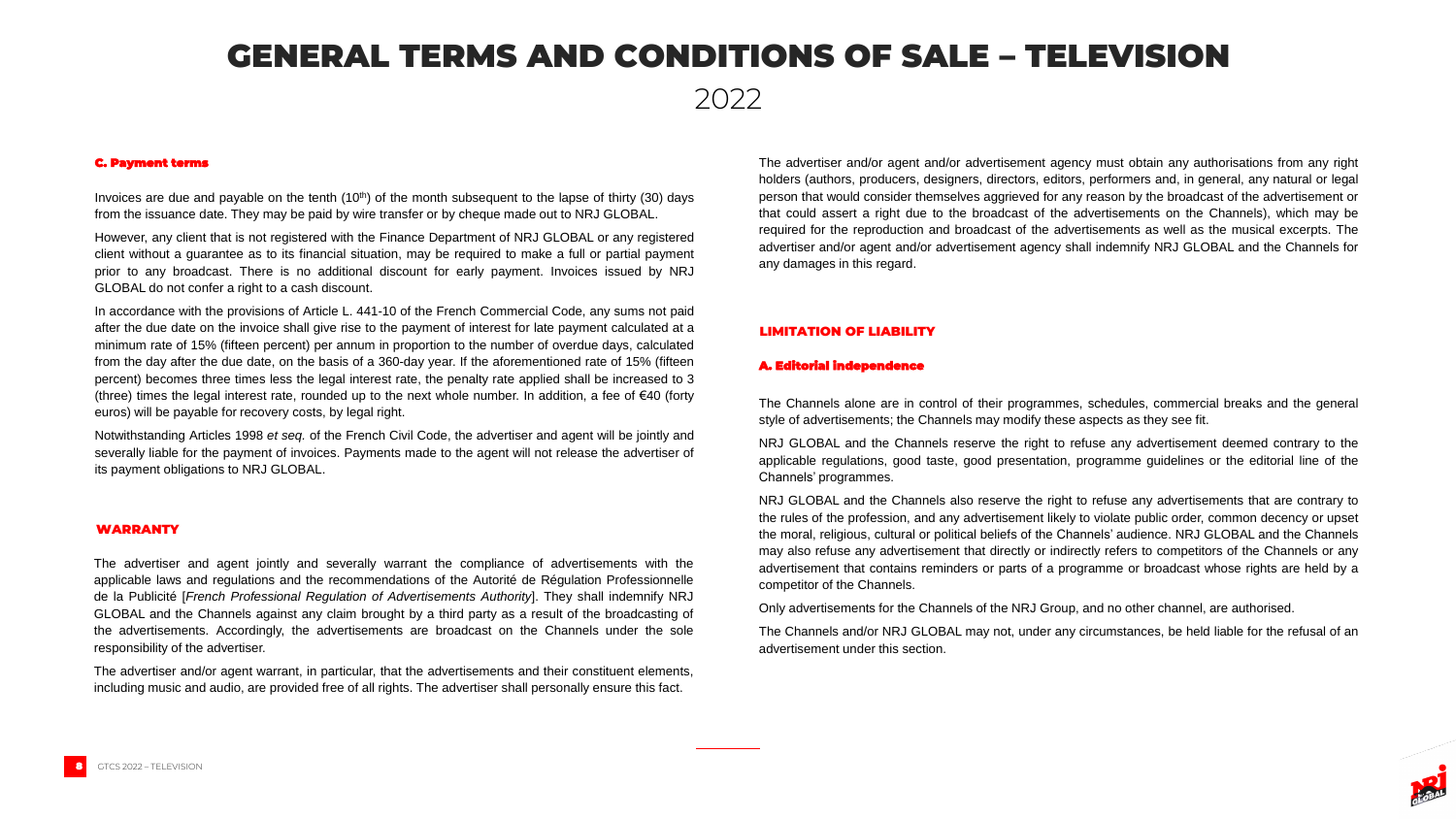### GENERAL TERMS AND CONDITIONS OF SALE – TELEVISION

NRJ GLOBAL and the Channels will not be held liable for any force majeure event or decision by the Conseil supérieur de l'audiovisuel [*French Audiovisual Council*] that interrupts or prevents a broadcast.

Broadcasts carried out will however be invoiced by NRJ GLOBAL.

NRJ GLOBAL and/or the Channels may not be held liable for the operational faults of one or more broadcast stations; accordingly, the advertiser or agent will not be entitled to make any claim for indemnity, compensation or refund for the failure of one or more broadcast or broadcast relay stations to carry out a broadcast.

#### PROTECTION OF PERSONAL DATA

#### 1. Determination of purposes and means of processing

Each of the parties is free to determine the purposes and means of the data processing it performs.

NRJ GLOBAL shall not intervene in any way in the processing performed by the other party.

#### 2. Compliance with legislation regarding the protection of personal data

Each of the parties undertakes to comply with all legislation regarding the protection of personal data, including Regulation 2016/679 of 27 April 2016 on the protection of natural persons with regard to the processing of personal data (General Data Protection Regulation) and all national legislation applicable to such processing, and expressly releases the other party from all responsibility for the processing of personal data that it performs or may perform.

#### 3. Information

In its business relationships with its providers and clients, NRJ GLOBAL processes personal data.

The legal basis for this processing is to execute contractual measures and to comply with its legal or regulatory obligations. The purposes of this processing are:

- To manage the contractual relationship;
- Invoicing and accounting.

The primary data collected in connection with your contractual or business relationship with NRJ GLOBAL are: last name, first name, business email address, business phone number, role at the co-contracting company.

These data are retained according to the period for which they are collected, namely the contract term plus 5 years for management of the contractual relationship and 10 years for invoicing and accounting.

They are intended for NRJ GLOBAL as the data controller, and are only processed by company employees with an interest resulting from their role.

With regard to the nature of personal data and the risks associated with processing, NRJ GLOBAL takes the technical, physical and organisational measures needed to maintain the security of personal data and to prevent them from being corrupted, damaged or accessed by unauthorised third parties.

The data subjects of this processing have the following rights:

- the right to information, access and correction;
- the right of erasure and right of objection;
- the right to limitation of the data.

These rights may be exercised by sending an email to dpo@nrj.fr or by post to DPO NRJ Group, 22 rue



Boileau, 75016 PARIS.

In the event of a dispute regarding the exercise of your rights, you have the option to submit a complaint to the French data protection authority, the Commission Nationale de l'Informatique et des Libertés.

#### B. Broadcast interruption or impossibility